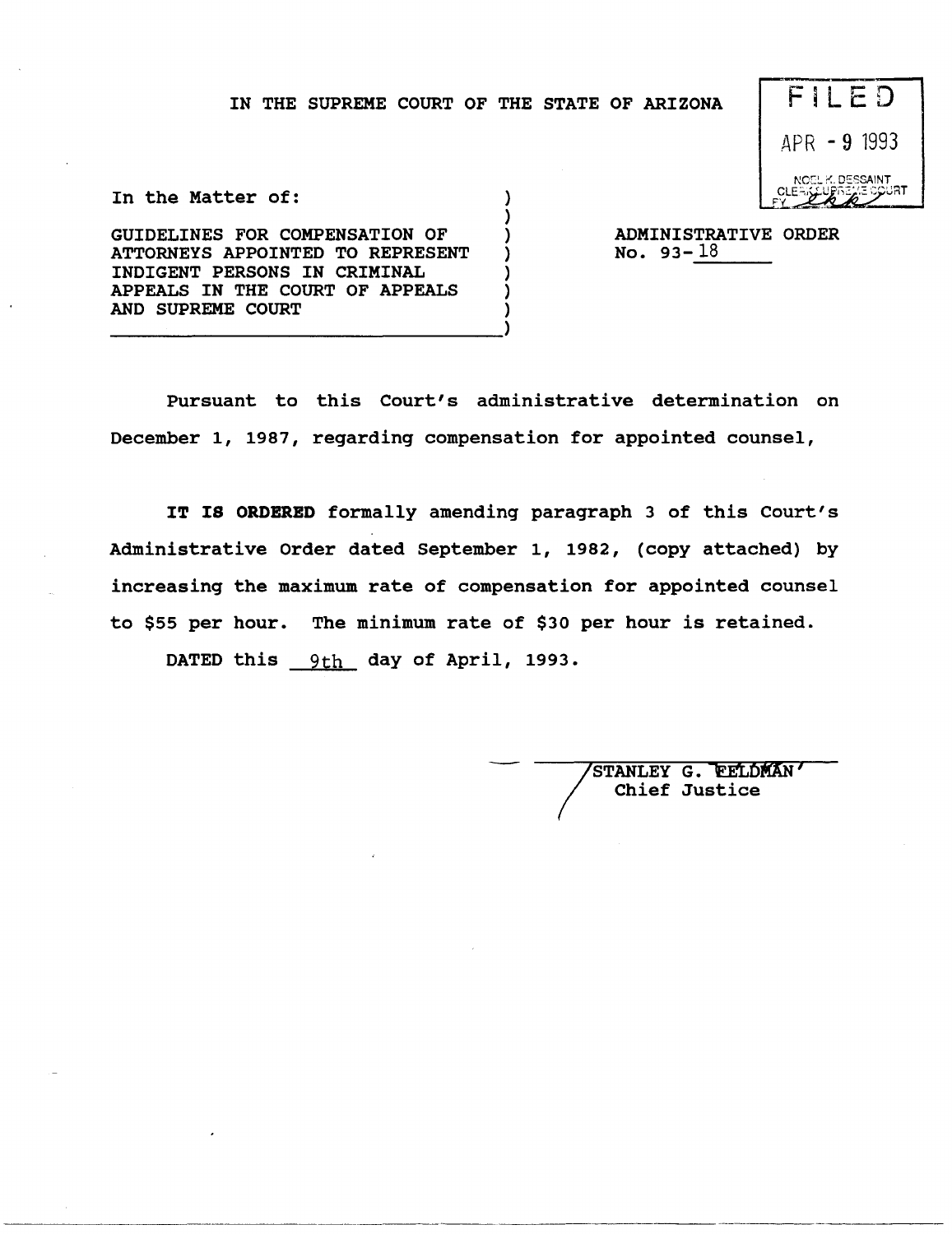) ) ) ) ) ) ) )

In the Matter of

GUIDELINES FOR COMPENSATION OF ATTORNEYS APPOINTED TO REPRESENT INDIGENT PERSONS IN CRIMINAL APPEALS IN THE COURT OF APPEALS AND SUPREME COURT ----------------------------)

F ILED ADMINISTRATI ORDER

It appearing to this Court that guidelines should be issued regarding the compensation of lawyers appointed to represent indigent persons in criminal appeals in the Court of Appeals and Supreme Court, now therefore it is

ORDERED that the following guidelines be in effect:

1. An attorney appointed to represent an indigent person in a criminal appeal shall possess criminal appellate experience commensurate with the responsibilities of representation in the case.

2. In exceptional circumstances, appointed counsel may associate other counsel with specialized skills for individual phases of the preparation of the appeal, provided that appointed counsel assumes the major responsibility and performs the major portion of the work. The motion for compensation may include the time and expenses of associated counsel, provided that appropriate explanation and designation are made therein.

3. The rate of compensation of appointed counsel shall range from \$30/hour to \$45/hour, depending upon the experience of counsel and the quality of counsel's work in the appeal.

~~------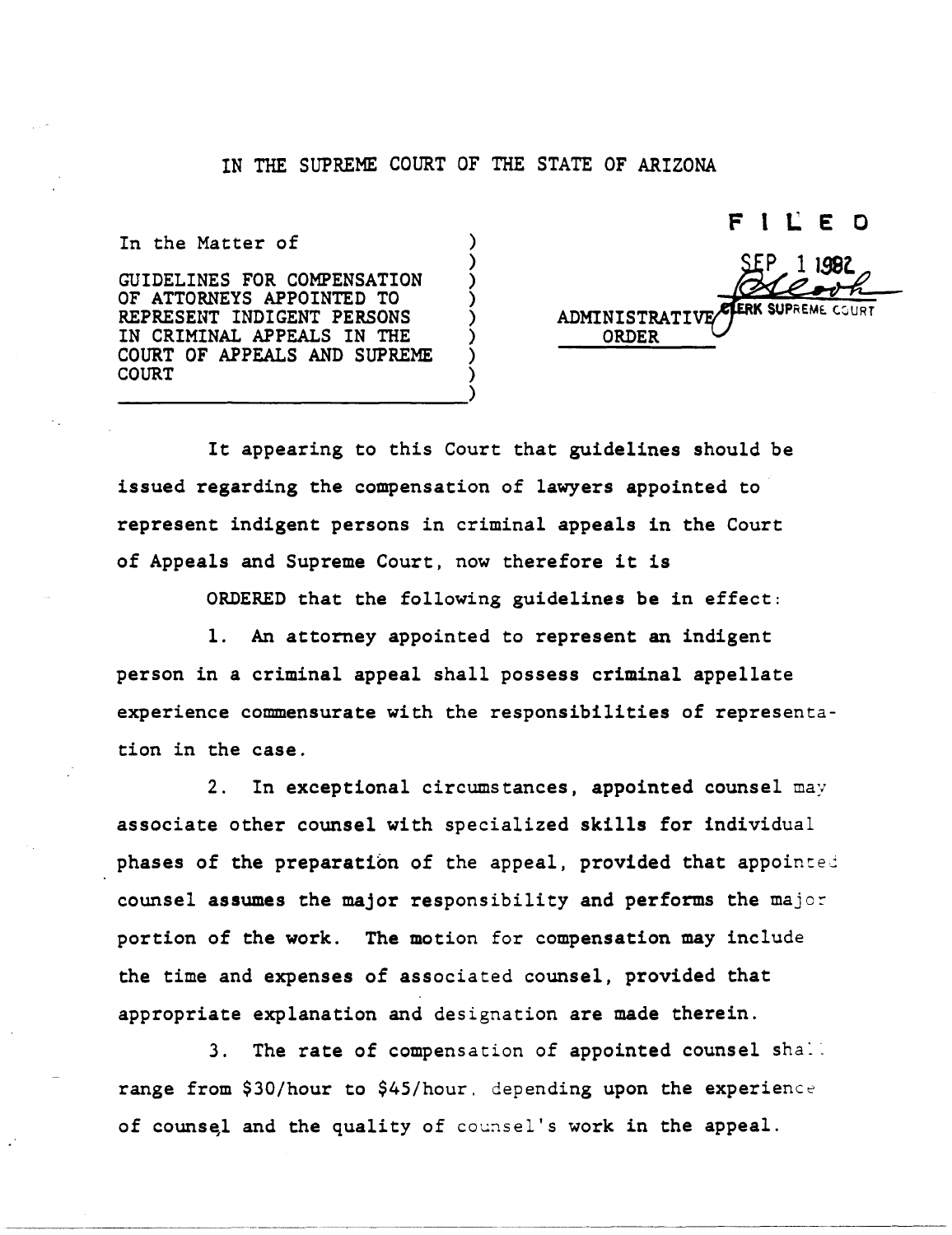4. The rate of compensation shall be multiplied by the number of allowable hours to determine the reasonable fee. Ordinarily the court will accept the hourly submission of counsel, but it may in its discretion independently evaluate such submission and reduce it, where the hours submitted appear disproportionate to the work involved. In such cases, the court will arrive at the allowable time based upon an estimate'of the time an experienced criminal appellate attorney might have devoted to the appeal.

5. Appointed counsel shall record the number of hours devoted to each category of service performed in preparation of the appeal, including but not limited to the following:

- (a) Reading the record on appeal;
- (b) Conference or correspondence with appellant or other counsel;
- <c) Motions and applications;
- (d) Research, drafting and correction of briefs;
- (e) Preparation for and attendance at oral argument;
- (f) Travel time, where travel was necessary;
- (g) Post-decision petitions and motions; and
- (h) Other services, designated with particularity.

6. The motion for compensation shall state the year of counsel's admission to the bar, a general description of his or her criminal trial and appella:e experience, and any other factors considered relevant to the determination of a reasonable

 $-2-$ 

------\_.\_ .. \_.\_-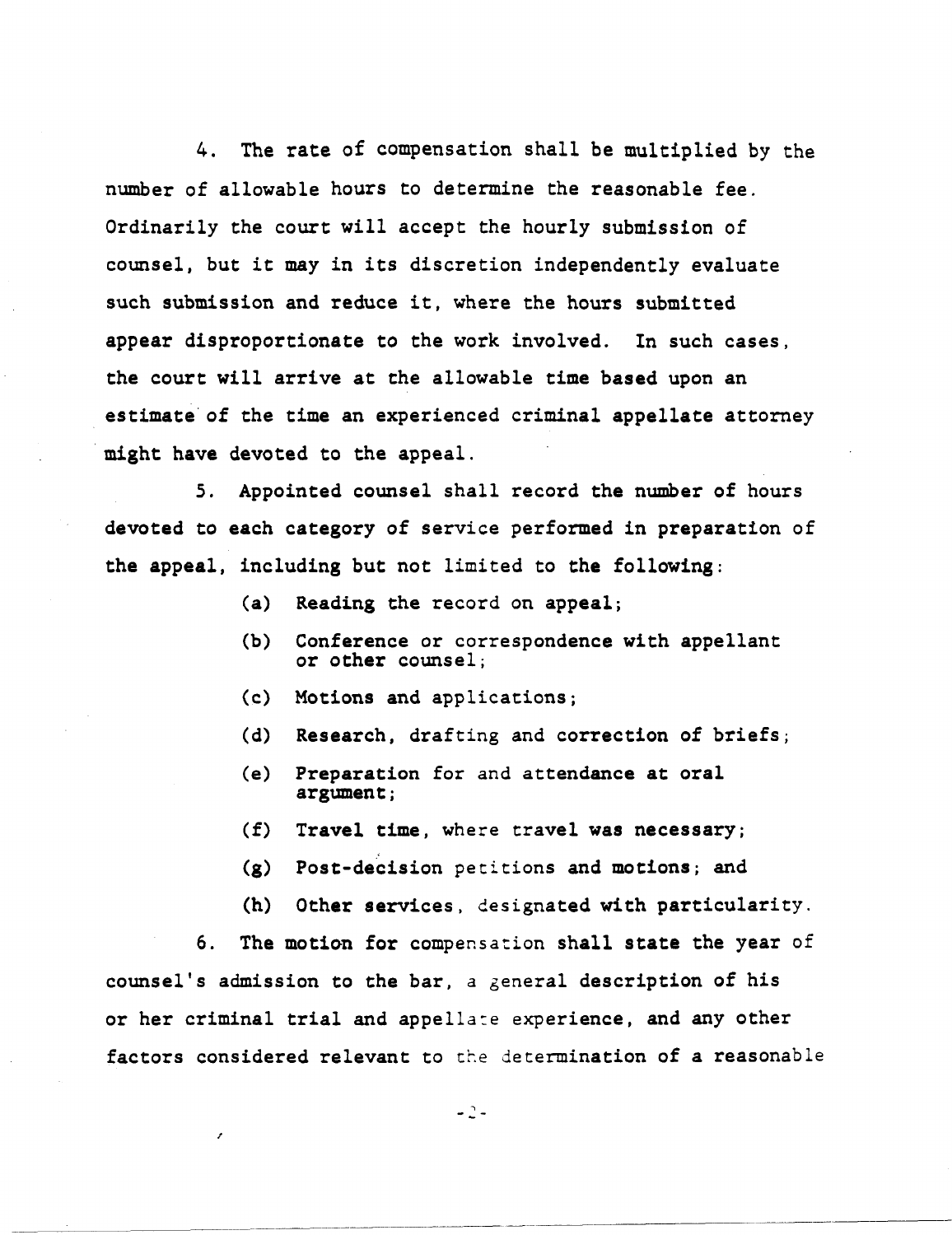fee. Counsel shall also attach and submit an affidavit containing an itemized statement of hours, indicating the following:

- (a) The date on which the service was performed.
- (b) The time spent on the service.
- (c) The nature of the service.

7. In the court's discretion, extraordinary circumstances may be considered in the allowance of compensation. When submitting a claim for extraordinary compensation, counsel shall explain in detail the grounds therefor.

8. The court shall allow reimbursement of expenses of counsel, limited to out-of-pocket expenses which are actually and necessarily incurred in the course of the appeal. Expense claims shall be itemized. The following categories of expenses shall normally be regarded as necessary:

- (a) Photocopying or other duplication of briefs.
- (b) Postage, document delivery charges and long distance telephone calls to the client, opposing counsel or the court.
- (c) Travel expenses where necessarily incurred, although the cost of meals and lodging shall not ordinarily be allowed.
- (d) Other expenses where necessarily incurred and properly itemized.

If expenses have been incurred for use of law clerks or paralegals. these shall be claimed as expenses and not as fees. Appropriate explanation shall be made therefor.

-3-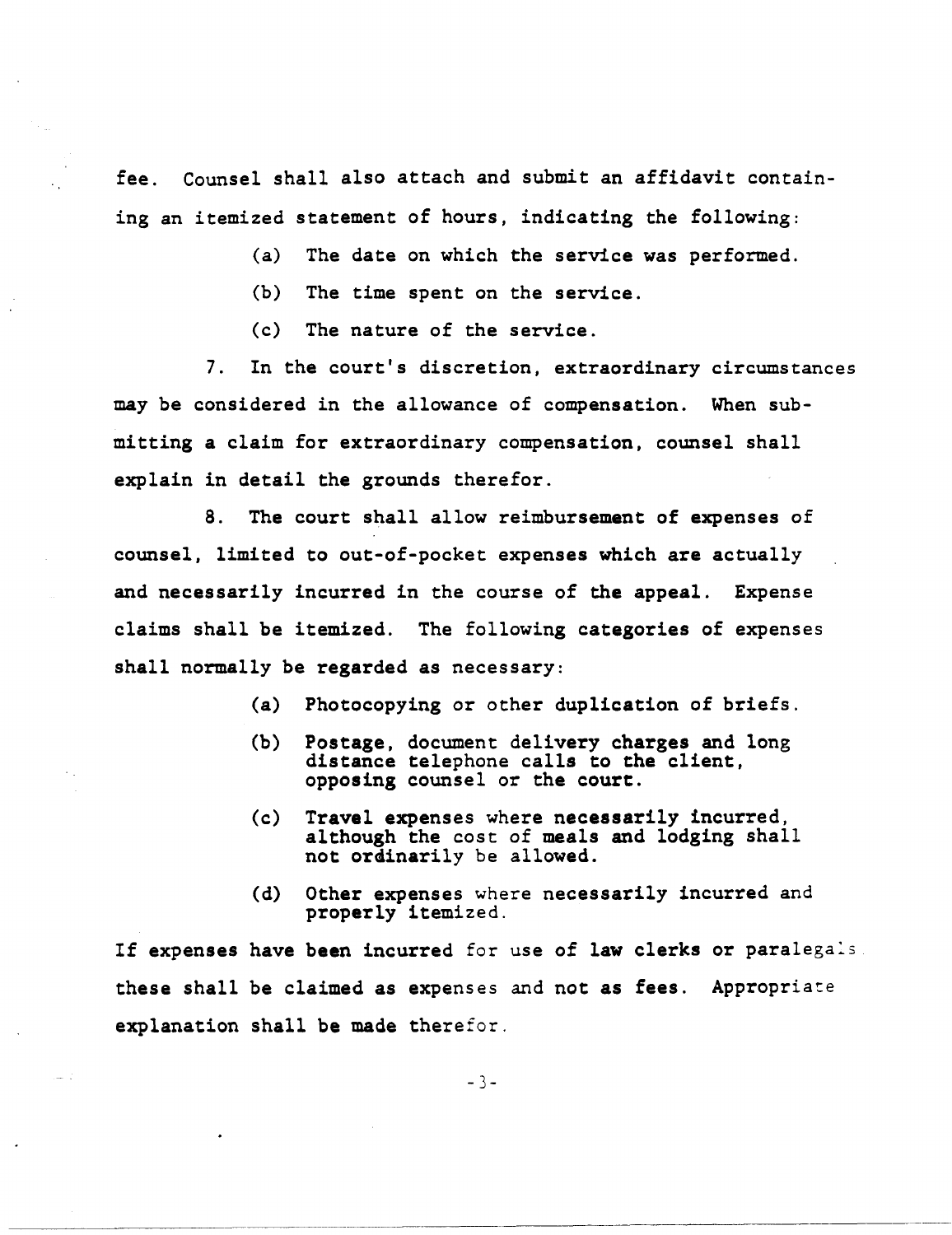9. Motions for compensation shall be filed upon completion of the appeal. Motions for payment of interim fees during pendency of the appeal shall not be granted except in extraordinary *circum*stances.

10. This Court deems the attached example of a "Motion for Compensation of Appointed Counsel" to be in acceptable form for filing.

Dated this <u>lat</u> day of **Liftenher**, 1982.

# WILLIAM A. HOLOHAN, CHIEF JUSTICE

FRANK X. GORDON, JR., VICE CULLET JUSTICE

 $\gamma$ ACK D. H. HAYS, JUSTICE  $\nu$ 

K

JAMES DUKE CAMERON, JUSTICE

STANLEY 3 FELDMAN, JUSTICE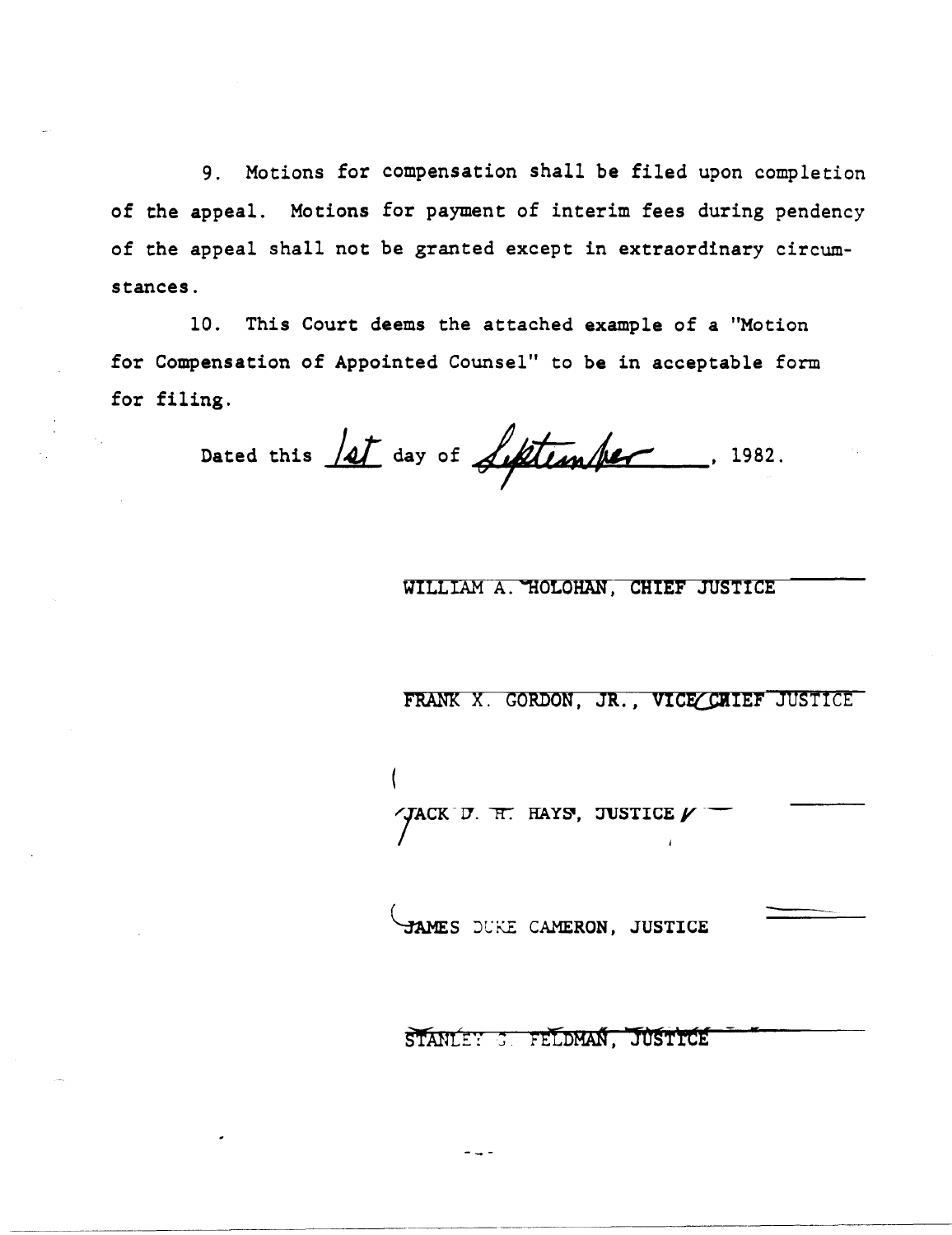| STATE OF ARIZONA, | Appellee,  | Supreme Court<br>No. |                                                 |                       |  |
|-------------------|------------|----------------------|-------------------------------------------------|-----------------------|--|
| VS.<br>JOHN DOE,  |            | No.                  |                                                 | County Superior Court |  |
|                   | Appellant. |                      | MOTION FOR COMPENSATION OF<br>APPOINTED COUNSEL |                       |  |

Counsel for the Appellant, JOHN DOE, moves this Court to order County to pay the reasonable attorneys' fees and costs incurred in representing the Appellant on appeal. This motion is based upon the accompanying affidavit.

DATED this \_\_\_\_\_ day of \_\_\_\_\_\_\_\_\_\_\_\_\_\_\_\_\_\_\_\_, 19

JOE SMITH [Address]

Copy of the foregoing mailed, postage prepaid, this day<br>of , 19, to

, Attorney General ...<br>, Assistant Attorney General, Department of Law 1275 West Washington, 2nd Floor. Phoenix, Arizona 85007

JOE SMITH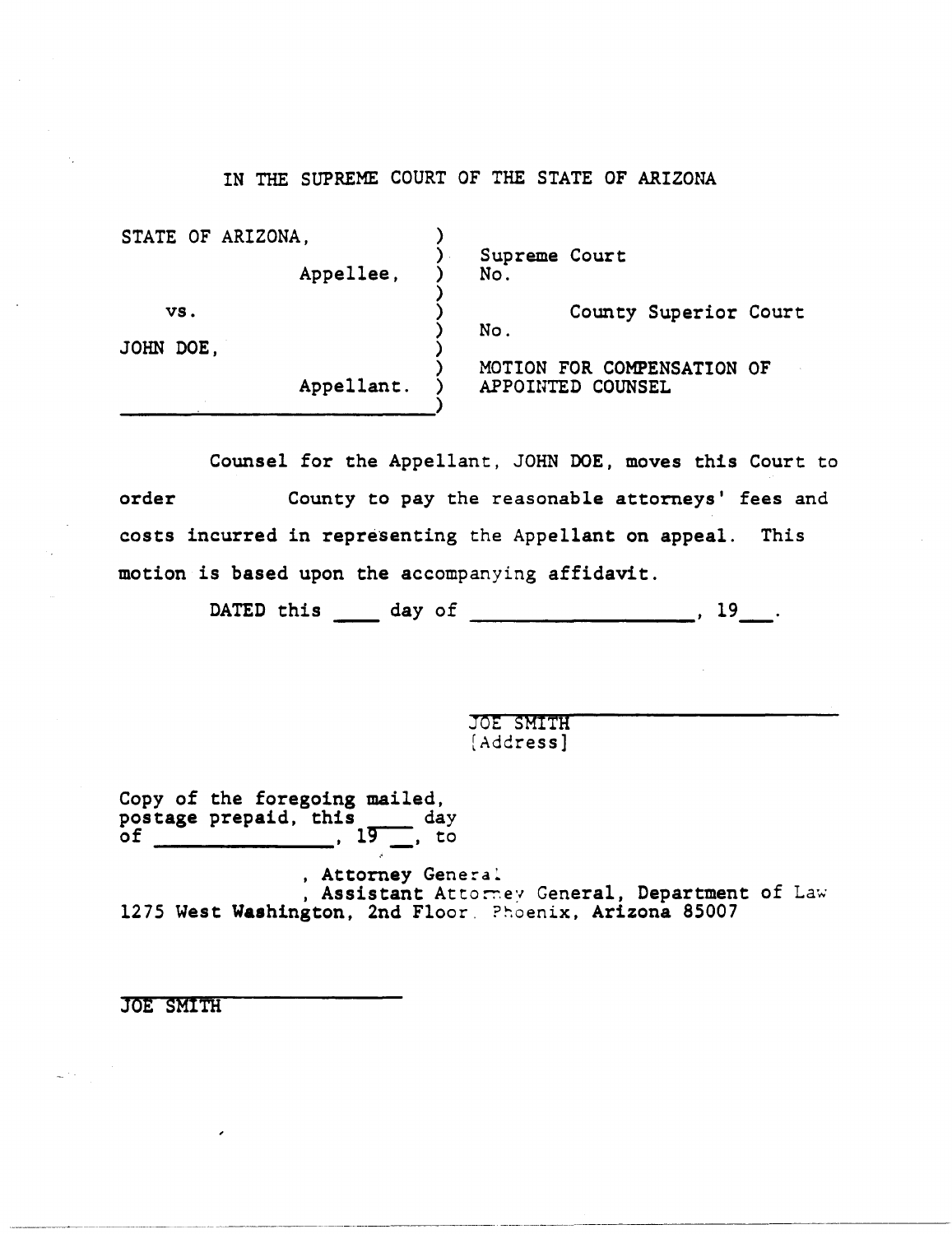STATE OF ARIZONA, Supreme Court<br>No. Appellee. ) vs. (a) County Superior Court ) No. JOHN DOE, ) ) AFFIDAVIT ACCOMPANYING MOTION Appellant. FOR COMPENSATION )

STATE OF ARIZONA County of ) ) ss. )

JOE SMITH, being first sworn, says as follows:

I was appointed by the Superior Court of County, State of Arizona, to represent JOHN DOE on appeal in the Supreme Court of the State of Arizona, Supreme Court Number preparation of the appeal required: The

> See Exhibit "A" attached hereto and incorporated herein by specific reference.

In addition, counsel incurred the following expenses and costs in preparation of the appeal:

> See Exhibit "B" attached hereto and incorporated herein by specific reference.

I was admitted to the practice of law in and have been practicing in The Arizona since that  $\sim$ -Since  $19$  I have handled: [Set forth criminal trial and apperexperience, including homicides and death penalty appeals, where pertinent] .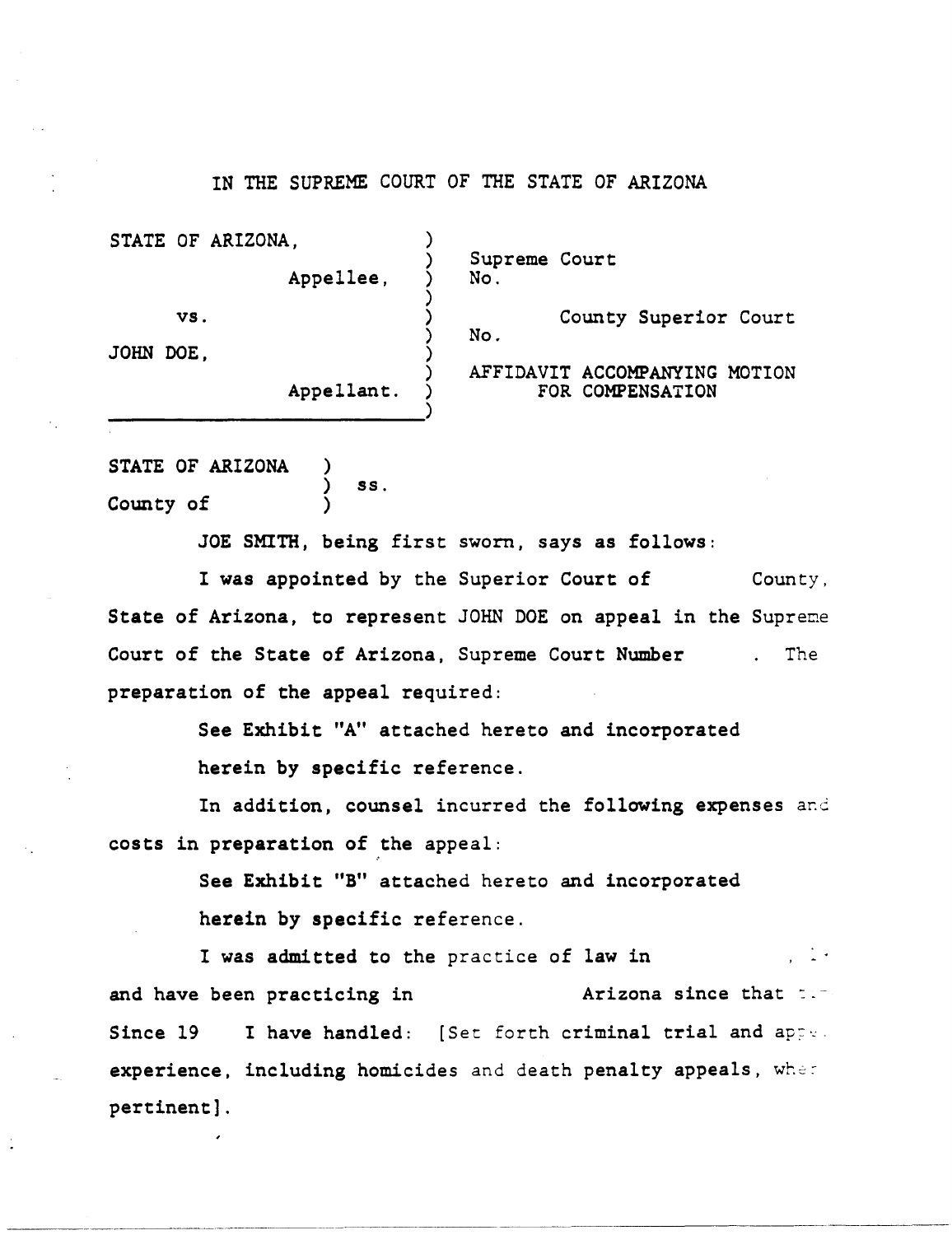In addition, the following circumstances may be relevant to a determination of the fee for this appeal: [Set forth relevant circumstances, if any.]

> JOE SMITH [Address] Attorney for Appellant<br>JOHN DOE

SUBSCRIBED AND SWORN to before me this \_\_ day of  $\overline{\phantom{a}}$ , 19 $\overline{\phantom{a}}$ .

Notary PUblic

My Commission expires:

'.

--~~-----~-.-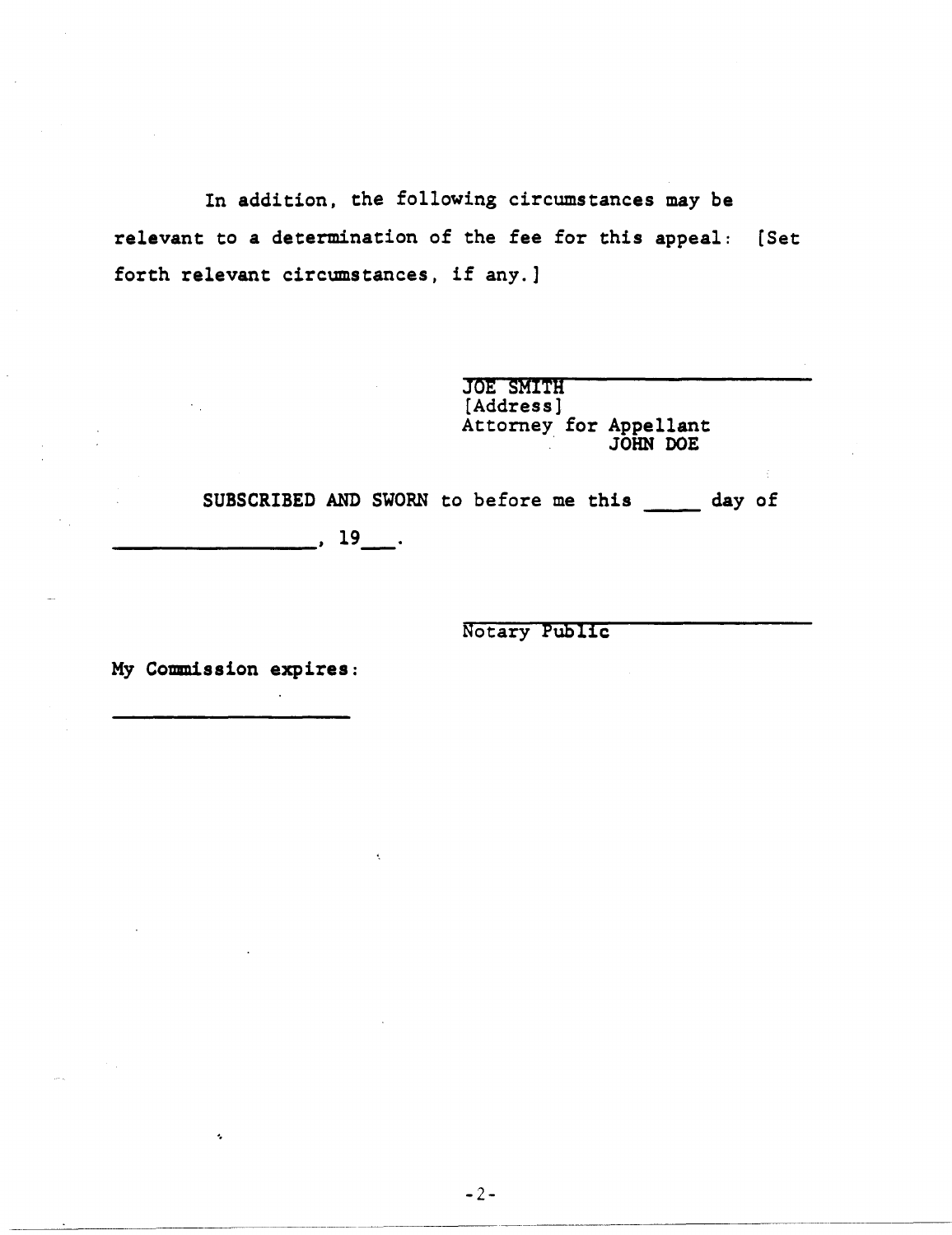# BILLING re State v. Doe (Appeal)

 $\epsilon_{\rm x}$ 

 $\mathbb{Z}^{\mathbb{Z}^2}$ 

 $\mathbf{z}^{\prime}$ 

| Date      | Description                                                                    | Hours                                           |
|-----------|--------------------------------------------------------------------------------|-------------------------------------------------|
| 1980      |                                                                                |                                                 |
| $5 - 20$  | Review of notice of appeal                                                     | $\cdot$ 1                                       |
| $5 - 21$  | Review correspondence from John Doe                                            | $\cdot$ 2                                       |
| $5 - 23$  | Review record on appeal                                                        | 1.0                                             |
| $5 - 24$  | Cull trial file in preparation for appeal                                      | 1.5                                             |
| $5 - 27$  | Letter to John Doe re status of appeal                                         | , 4                                             |
| $5 - 28$  | Review of Supreme Court order re filing extension                              | $\cdot$ 1                                       |
| $6 - 9$   | Review of order consolidating appeals                                          | $\frac{1}{2}$                                   |
| $6 - 11$  | Review of order re extension of time for filing                                |                                                 |
| $10 - 9$  | Review of order denying motion for rehearing                                   |                                                 |
|           | (Rule 32); dictation of petition for review                                    | $\cdot$ 2                                       |
| $10 - 15$ | Filing petition for review                                                     | $\cdot$ 1                                       |
| $10 - 17$ | Review of correspondence from Clerk of Superior                                |                                                 |
|           | Court re petition for review                                                   | $\cdot$ 1                                       |
| $10 - 26$ | Dictation of motion to consolidate petition                                    |                                                 |
|           | for review with pending appeal; research                                       | , 4                                             |
| $10 - 27$ | Preparation of motion for filing                                               |                                                 |
| $10 - 31$ | Review of order consolidating petition with appeal                             |                                                 |
| $11 - 12$ | Telephone conference with John Doe                                             | $\begin{array}{c} 2 \\ 2 \\ 3 \\ 1 \end{array}$ |
| $11 - 18$ | Review of order granting extension of time for filing                          |                                                 |
|           | TOTAL HOURS 1980                                                               | <u>5.2</u>                                      |
| 1981      |                                                                                |                                                 |
| $T - 9$   |                                                                                |                                                 |
|           | Review of notice of completion of record;                                      | 3.5                                             |
|           | preliminary work on transcript organization                                    |                                                 |
|           | Dictation of motion for extension of time and                                  |                                                 |
| $1 - 15$  | page limitations                                                               | $\cdot$ 3                                       |
| $1 - 26$  | Review of order granting extension; research<br>Review of letter from John Doe | $\begin{array}{c} .3 \\ .2 \\ .5 \end{array}$   |
| $1 - 28$  |                                                                                |                                                 |
| $1 - 30$  | Review of trial transcripts - preliminary notes                                | 4.5                                             |
| $2 - 2$   | Review of transcripts - notes<br>Review of transcripts - notes                 | 2.6                                             |
| $2 - 3$   | Review of transcripts - notes                                                  | 4.0                                             |
| $2 - 5$   | Research                                                                       | 1.2                                             |
| $2 - 10$  | Draft of statement of the case; review draft                                   | 1.4                                             |
| $2 - 11$  | Dictation of draft (portion); review                                           | 2.3                                             |
| $2 - 12$  | Dictation and revisions                                                        | 7.5                                             |
| $2 - 22$  | Research; drafting argument portion of brief                                   | 4.0                                             |
| $2 - 23$  | Research                                                                       | 2.2                                             |
| $2 - 24$  |                                                                                | 8.0                                             |
|           | Dictation; drafting and revisions of arguments                                 | 2.5                                             |
| $2 - 26$  | Final revisions                                                                |                                                 |

3-3 rimar revisions<br>Dictation of letter to John Doe enclosing copy<br>of brief

EXHIBIT *"A"* 

 $\frac{1}{2}$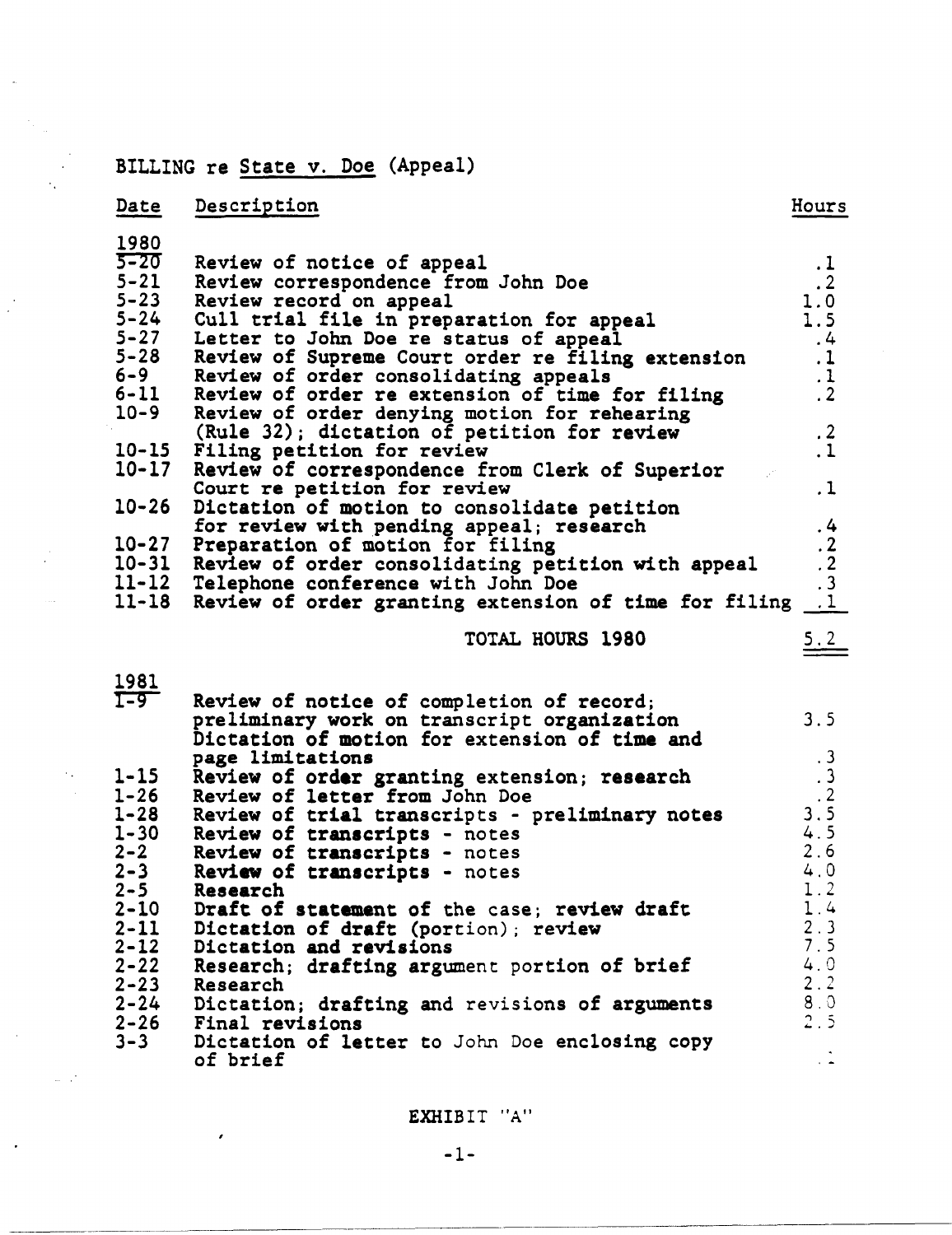| Date<br>1981 (cont) | Description                                                                                   | Hours                                                            |
|---------------------|-----------------------------------------------------------------------------------------------|------------------------------------------------------------------|
| $5-2$               | Review of answering brief                                                                     | 3.0                                                              |
| $5 - 12$            | Dictation of motion for extension of time to                                                  |                                                                  |
|                     | file reply                                                                                    | $\cdot$ 2                                                        |
| $5 - 14$            | Research                                                                                      | 2.5                                                              |
|                     | 5-19 Research                                                                                 | 1.2                                                              |
|                     | 5-20 File review; drafting reply                                                              | 6.0                                                              |
| $5 - 21$            | Review and revision of reply; filing                                                          | 2.5                                                              |
| $5 - 27$            | Dictation of request for oral argument                                                        | $\cdot$ 2<br>$\cdot$ 1                                           |
| $8 - 6$             | Review of order granting oral argument<br>Review correspondence from John Doe; dictate letter |                                                                  |
| $8 - 24$            | Telephone conference with Mrs. John Doe                                                       | $\frac{4}{3}$                                                    |
| $9 - 11$            | Review of letter from John Doe                                                                | .6                                                               |
| $9 - 14$            | Research                                                                                      | 1.0                                                              |
| $10 - 19$           | Research; memos on hypnosis issue and                                                         |                                                                  |
|                     | prosecutorial misconduct                                                                      | 7.0                                                              |
| $10 - 20$           | Research; file review in preparation for argument                                             | 3.0                                                              |
|                     | Research; death penalty memo                                                                  | 2.0                                                              |
|                     | Research                                                                                      | .5                                                               |
|                     | 10-22 Research; dictation of letter                                                           | 3.5                                                              |
|                     | 10-23 Oral argument                                                                           | 1.0                                                              |
|                     | Travel time from office to Phoenix                                                            | 8.0                                                              |
|                     | <b>TOTAL HOURS 1981</b>                                                                       | 91.1                                                             |
|                     |                                                                                               |                                                                  |
| 1982                |                                                                                               |                                                                  |
| $4 - 13$            | Telephone conference with Supreme Court                                                       | $\cdot$ 2                                                        |
| $4 - 14$            | Review of opinion                                                                             |                                                                  |
|                     | Telephone conference with John Doe                                                            | $1.\overline{5}$<br>$.2$<br>$1.\overline{2}$<br>$1.\overline{2}$ |
| $4 - 26$            | Review letter from John Doe                                                                   |                                                                  |
| $4 - 30$            | Review of State's motion for rehearing                                                        | 2.0                                                              |
| $5 - 1$             | Research; response to motion                                                                  |                                                                  |
|                     | TOTAL HOURS 1982                                                                              | 5.4                                                              |
|                     |                                                                                               |                                                                  |
|                     |                                                                                               |                                                                  |

TOTAL HOURS May 1980 to May 1982 -  $\underline{101.7}$ 

 $\mathbb{R}^2$ 

 $\bar{z}$ 

 $\bar{\pmb{\tau}}$ 

EXHIBI7 "A"